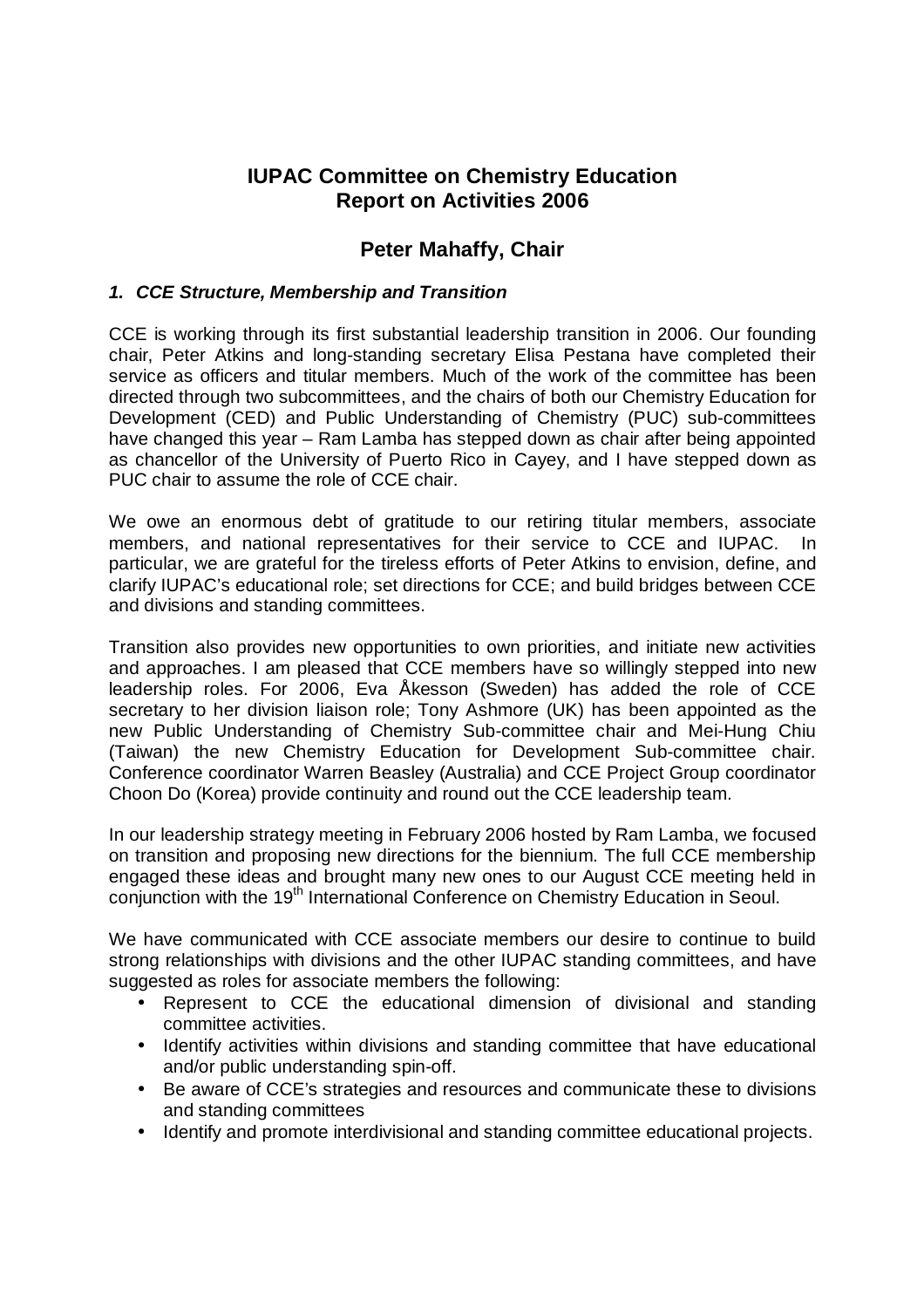We have also had good discussions with national representatives at our CCE meeting in Seoul about the crucial role they play within CCE and IUPAC, and are working on ways to involve every national adhering organization in the educational work of IUPAC and create larger opportunities for NR involvement in committees and projects. We note that the two new CCE sub-committee chairs are national representatives from Taiwan and the United Kingdom, respectively.

A complete list of CCE members is found in Appendix I.

## **2. CCE Directions for 2006-07**

We have identified the following priority areas for the 2006-07 biennium.

- To foreground the importance of learner-centred chemistry curriculum, both in the developed and developing world. The extent to which this is done should be one criterion used to assess educational projects.
- To give priority to initiatives that highlight the relationship between chemistry and sustainable development, consistent with the goals of the UN Decade for Sustainable Development.
- To continue to support initiatives that highlight ethical concerns in chemistry, including the collaboration that has developed between IUPAC and OPCW.
- Increasing the public understanding of chemistry is of central importance to CCE. In this biennium we plan to work closely with COCI and divisions to obtain broad IUPAC approval for and implementation of our report proposing a niche for IUPAC in public understanding of chemistry. One measure of success will be for Public Understanding of Chemistry to be seen as everyone's responsibility, tied into all IUPAC projects and activities in appropriate ways.
- The biennial International Conferences on Chemistry Education are flagship activities for CCE. We seek to more fully integrate ICCE activities into the work of CCE and use ICCE conferences to report the outcomes of CCE projects and bring participants together to implement CCE strategies.
- To build chemistry education networks, using fully the multicultural competence within CCE.
- To articulate clear directions for the Chemistry Education for Development subcommittee, and include the Flying Chemist Program as an integral part of the work of that subcommittee.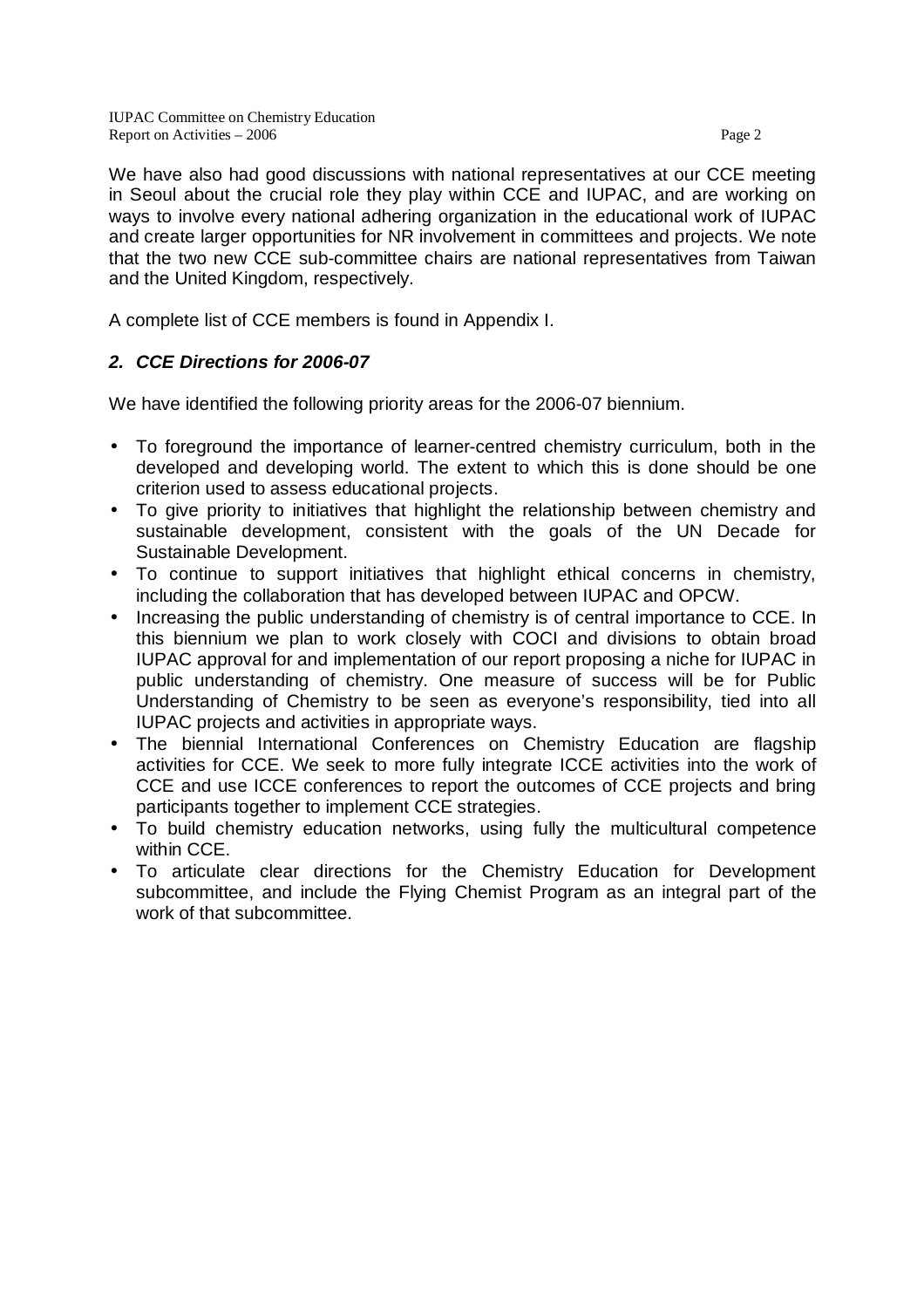#### **Subcommittees**

## **3.1 Report of The Public Understanding of Chemistry Subcommittee, following the CCE and Subcommittee Meetings in Seoul**

Chair, Tony Ashmore

### **3.1.1. Membership**

Tony Ashmore, UK, Chair Liberato Cardellini, Italy Shu-Nu Chang, Taiwan Peter Childs, Ireland Choon Do, Korea Masato Ito, Japan Lida Schoen, Netherlands

## **3.1.2. IUPAC's Role in PUC**

The draft report from IUPAC project 2004-047-1-050, "Public Understanding of Science: Identifying IUPAC's Niche," was the subject of a workshop at the IUPAC General Assembly in Beijing, sessions within the 19<sup>th</sup> ICCE in Seoul, and articles in "Chemistry International". It has been posted on IUPAC's web page for public comment, and has been very well received. Following final editing, it will be formally submitted to the Bureau for adoption in October 2006 as a technical report and publication in "Pure and Applied Chemistry". Other publication and dissemination opportunities will be sought by Peter Mahaffy and Tony Ashmore.

#### **3.1.3. Torino General Assembly, 2007**

There are plans for a public reading/performance of Roald Hoffman's new play, "Should've," which addresses ethical issues common to the arts and science. This should be linked to:

- A plenary lecture by Roald Hoffmann
- A workshop on multiple uses of chemicals by Peter Mahaffy, Alastair Hay, Natalia Tarasova and others
- A symposium on ethical issues facing chemists, and by extension, IUPAC;

leading to a round table discussion to draft guidance on ethics for IUPAC.

Project funding will be required. Tony Ashmore and Peter Mahaffy to draft. Liberato Cardellini will liaise with the local organisers on the above.

#### **3.1.4. Nanotechnology**

Alex Pokrovsky, representing COCI at the CCE meeting, circulated a PowerPoint presentation prepared by Alan Smith. It is a large collection of useful images of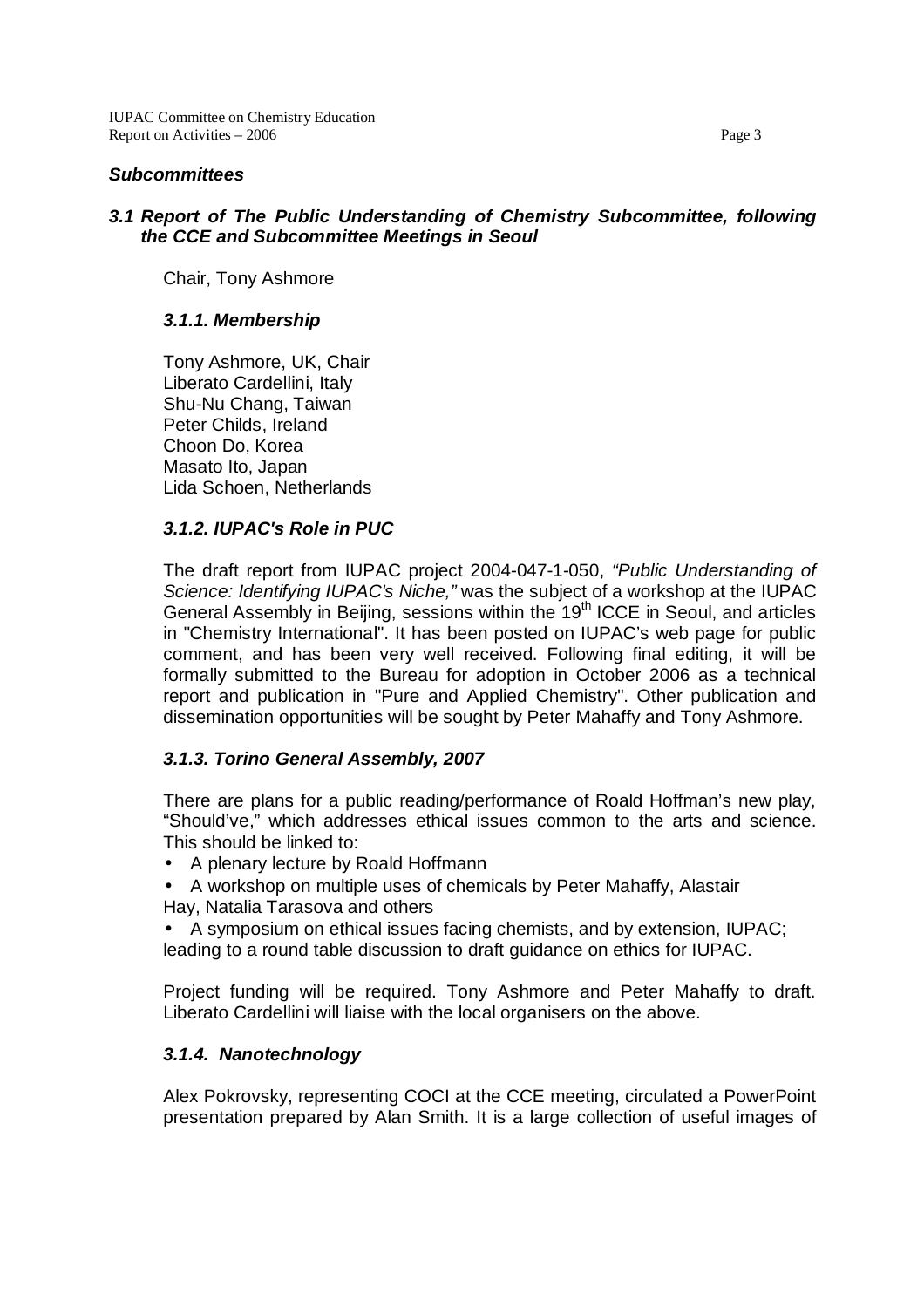applications of nanotechnology for use in a presentation by an expert, which will require additional material if it is to be used as an educational resource. Tony Ashmore will contact Alan Smith. This may be the subject of a project.

IUPAC is recommended to commission a technical report on nanotechnology benefits and concerns - as a contribution to its public understanding of chemistry remit within the context of the report in 3.1.1 above.

## **3.1.5 Supporting National Chemical Societies**

The ICCE conferences and General Assemblies provide an opportunity for chemists involved in the education work of national chemical societies to meet and share good practice. IUPAC can help societies through dissemination of the public understanding of chemistry report, thus assisting societies to evaluate and thereby enhance their PUC strategies and activities, and through the "Flying Chemists Program."

## **3.2 Report of The Chemistry Education for Development Subcommittee, following the CCE and Subcommittee Meetings in Seoul**

Chair, Mei-Hung Chiu

## **3.1.1. Membership**

Mei-Hung Chiu, Taiwan, Chair John Bradley, South Africa Bob Bucat, Australia Masahiro Kamata, Japan Ram Lamba, Puerto Rico Lida Schoen, Netherlands Natalia Tarasova, Russia

## **3.1.2 Flying Chemists Program (FCP) --- an existing plan**

The Flying Chemists Program was initiated in 2005, with the aim of providing emerging countries means to improve the teaching and learning of chemistry at primary, secondary, and tertiary levels. A FCP visit must be initiated by a National Society, Ministry of Education or Technology, or another comparable substantial organization. Two visits have been carried out under this program in the past two years, providing resources to strengthen chemistry education and to assist a country in its development.

In 2006 a FCP visit was made to Sri Lanka by two CCE members and two external consultants, addressing general issues of tertiary science education, as well as specific topics in physical, inorganic, organic and environmental chemistry. This program is worthwhile continuing in the future, and we are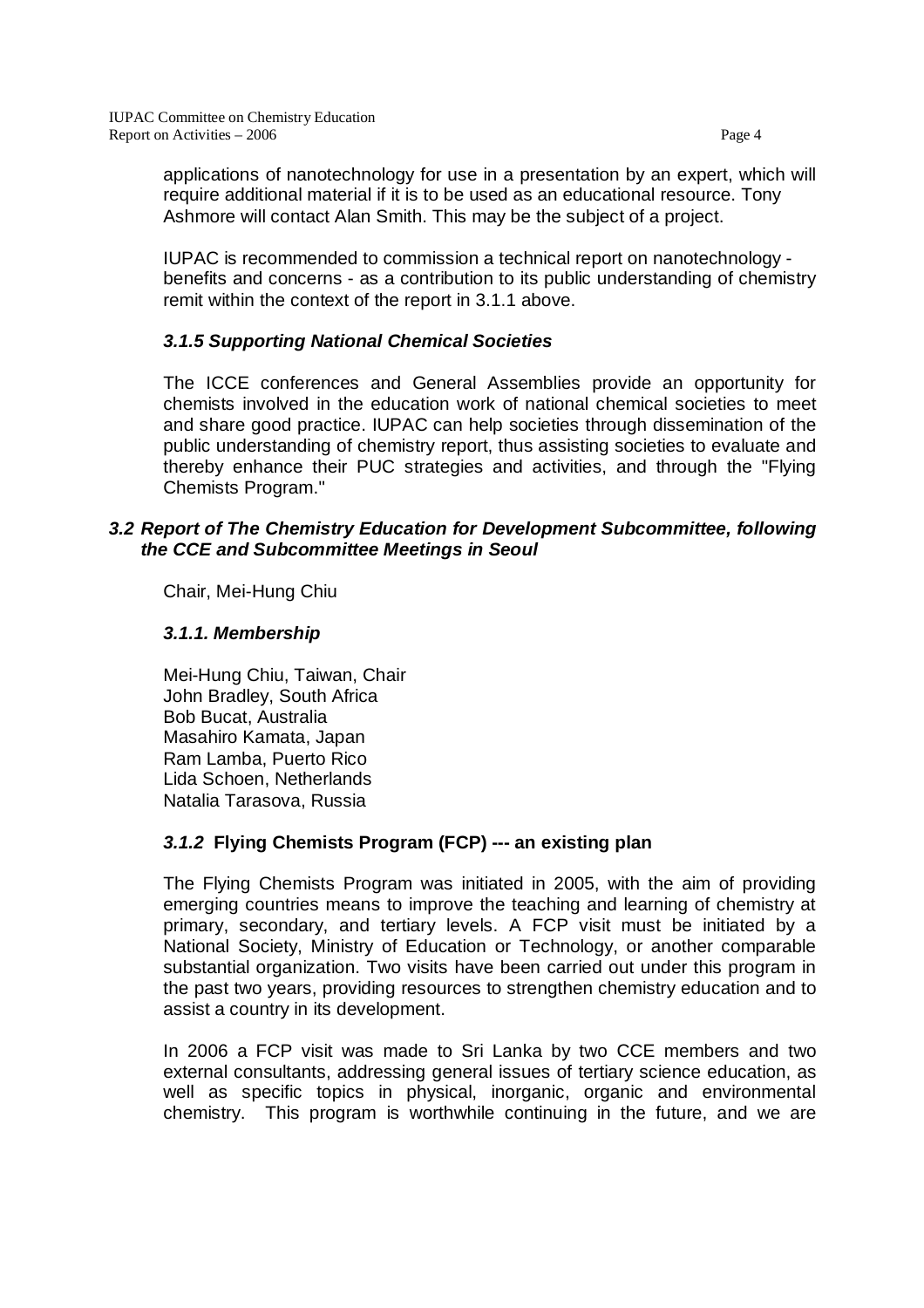working at integrating it more fully into the work of the Chemistry Education for Development Sub-Committee. Several queries have been made from other countries about criteria for hosting a visit.

 Preliminary discussion of two new areas for activities was initiated in Seoul, as outlined below. These will be developed further and brought forward at a later date.

## **3.1.3 Developing Scientific Chemical Senses (DSCS) --- A Preliminary Idea**

Goals:

- To establish mutual understanding between chemical industry and individuals
- To facilitate cooperation between international chemical companies and local residential communities
- To promote the real understanding of chemical processes in daily life
- To create learning opportunity for young students in developing countries

## **3.1.4 Translating Chemistry Terminologies to Teacher-Friendly Language -- A Preliminary Idea**

Goals:

- To develop a pedagogical handbook for chemistry teachers
- To provide chemistry terminologies, misconceptions, teaching strategies, instructional resources (including e-learning) to chemistry teachers as well as students
- To link research theory with empirical teaching

## **3. International Conferences on Chemistry Education**

One of CCE's highest profile activities is oversight of the biennial gathering of chemistry educators from around the world at the International Conference on Chemistry Education. CCE TM Choon Do served as the organizing committee chair for the IUPAC sponsored  $19<sup>th</sup>$  ICCE in Seoul, Aug 12 – 19, 2006. 342 participants from 37 countries gathered at Sookmyung Women's University in Seoul to address the conference theme "Chemistry and Chemistry Education for Humanity." Full details are available at http://www.19icce.org/19thICCE/19ICCEindex.html.

A successful poster competition for  $10 - 16$  year old participants from around the world culminated in the display of some impressive works of art at the Seoul ICCE Conference. Students were asked to visualize "the Importance of Chemistry for Humanity." The competition was organized by CCE's Lida Schoen and her colleagues at Science across the World. This is the second such collaboration between IUPAC and SAW, following a poster competition on the theme "It's a Chemical World" at the IUPAC General Assembly in Ottawa in 2003. Support for the 2006 competition was also provided by the Korean Chemical Society. 945 entries were received from 32 countries, and the quality was considered very high by the international panel of judges.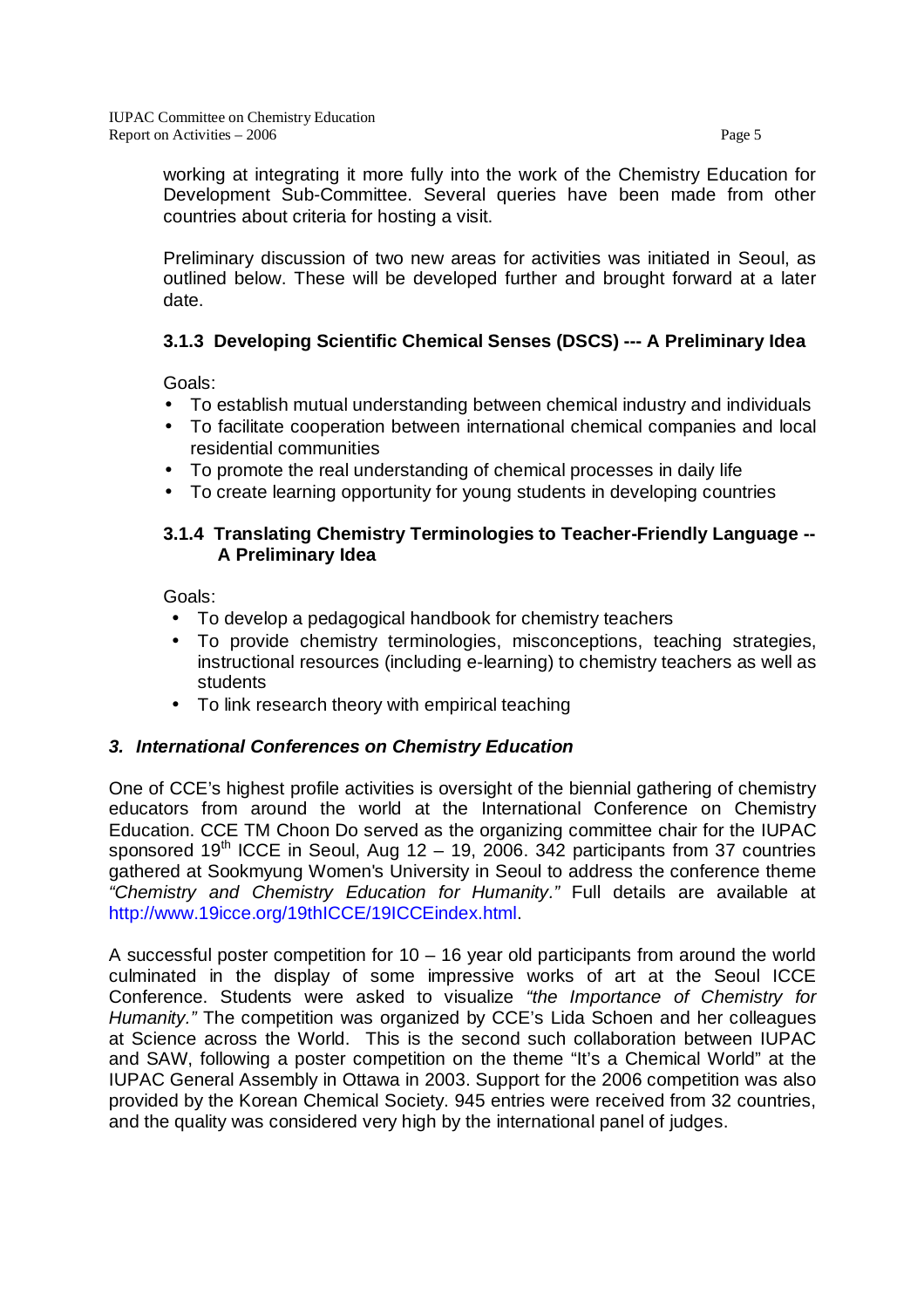The  $20<sup>th</sup>$  ICCE will be held August 3-8, 2008 in Mauritius, with a theme "Chemistry in an ICT Age." The organizers have successfully applied for IUPAC sponsorship, put out a first circular, and identified several keynote speakers. To address the CCE condition that an ICCE conference must bring a substantial benefit to the region, a satellite conference is planned, likely in Nairobi. Organizers are also considering the possibility of virtual conferences for one day during the ICCE, in several locations in sub-Saharan Africa.

We have received several expressions of interest and one complete proposal to host the 21st ICCE in 2010, and a timeline will be developed by conference coordinator Warren Beasley, to ensure a fair and open process for selection of the next site by the time of the 2007 CCE meeting at the Torino General Assembly. The criteria that have been developed over the past several years appear to serve us well.

Finally, CCE is very concerned about the usurpation of the acronym "ICCE" by the recently established International Congress on Chemistry and the Environment, and we have so far unsuccessfully communicated our dismay to the conference organizer at the confusion this creates for chemists and chemical educators.

## **4. Other Significant Activities**

- The **Young Ambassadors for Chemistry (YAC) program**, launched and sustained due to the enormous on-going efforts of TM Lida Schoen, is a partnership between CCE and Science Across the World. The main aim of the YAC project is to popularize and raise public awareness of chemistry by encouraging young students to act as ambassadors for chemistry. A train-thetrainers model is used to equip a group of teachers during four days to use the ready made Science Across the World resources to start international collaboration among students on chemistry related to every day life. YAC events have now been carried out in Taiwan, Argentina, Russia, and Korea, made possible due to generous co-sponsorship by GlaxoSmithKline for the overall program and the British Council for events in several countries. Consideration is being given to holding a YAC event in South Africa, and using this or another venue to initiate a more formal evaluation of the effectiveness of the program.
- **CCE continues to play a role in Educational and Outreach Dimensions to Collaboration Between IUPAC and OPCW,** with several projects spinning off of the 2005 Oxford Joint IUPAC/OPCW Conference on Education and Outreach Regarding Chemical Weapons (Project 2004-048-1-020). TM Natalia Tarasova has given leadership to project 2005-028-1-050, focused on the multiple uses of chemicals and codes of conduct. A forum for carrying this forward was provided by a conference on chemical education and responsible stewardship at Mendeleyev University in 2005. Alastair Hay is the task group chair for project 2005-029-1-050 to develop educational material for IUPAC chemists and chemistry teachers about the Chemical Weapons Convention (CWC). The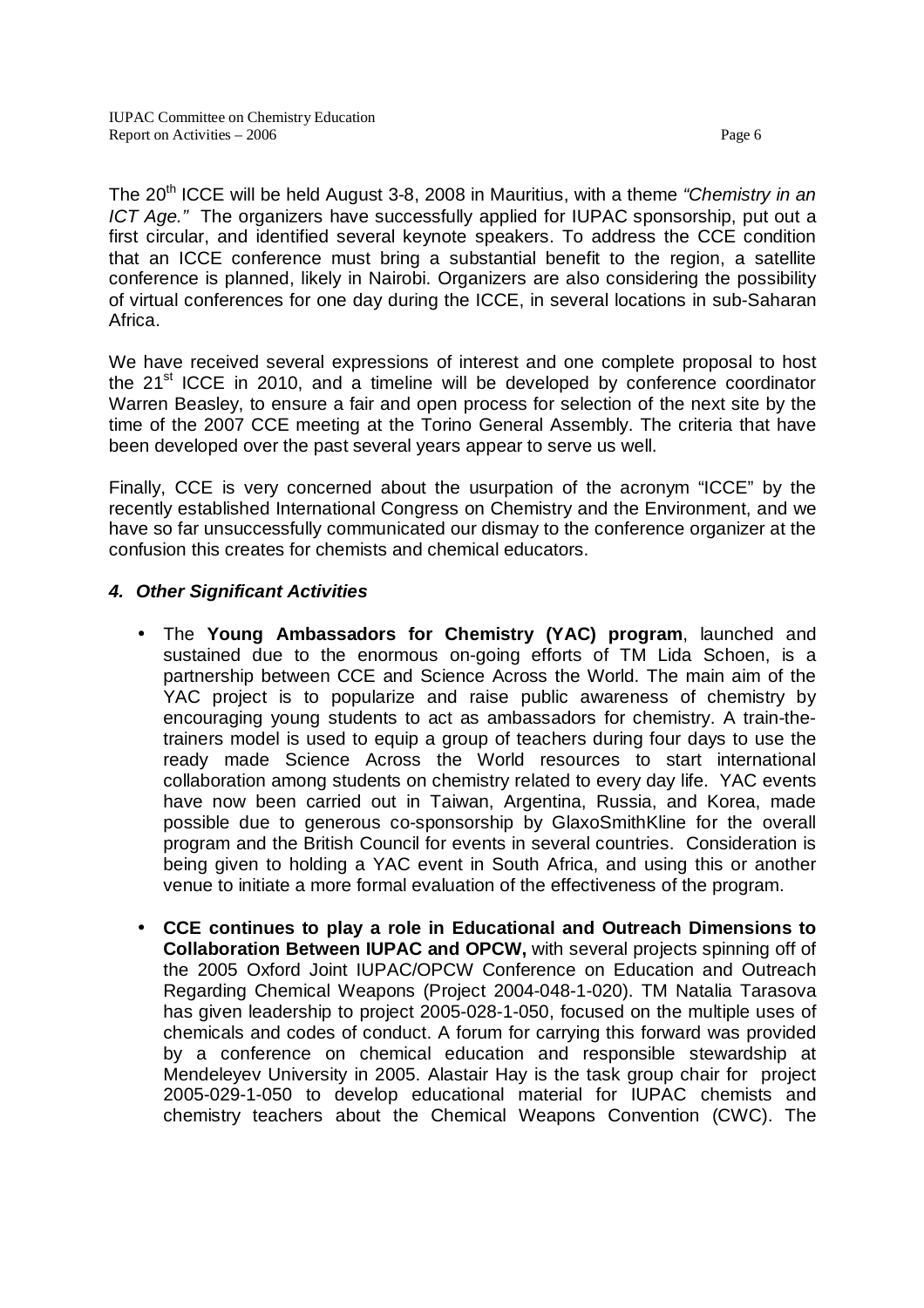material starts with the beneficial use of chemicals, and raises awareness about the possible misuses of chemicals, including the production of chemical weapons. Students are guided through the process of developing their own codes-of-conduct. Workshops with school teachers and university professors to pilot these materials have been held by Hay, Mahaffy, and Tarasova in Moscow (2005), Leeds (2006), and Seoul (2006), with follow-up dissemination scheduled for an OPCW meeting in September 2006 in Bologna. Plans are underway to convert materials into a web format and translate them into OPCW official languages. CCE expects to play a role in facilitating discussions within IUPAC about the ethical responsibility of chemists and the possible development of a Code of Conduct for IUPAC chemists, as well as the educational and outreach dimensions of future collaborations between IUPAC and OPCW. The CCE chair has been involved in all three projects listed above.

- **Network of Inter-Asian Chemistry Educators**. At the 2006 ICCE Conference in Seoul, a successful symposium and follow-up meeting was held to build a network of Asian Chemistry Educators. The group will meet again next year in Taipei, and is a good example of the benefits an ICCE conference can bring to a region.
- **Global Microscale Project** (Report to 2006 CCE Meeting by Ex-Officio CCE Member and Microscale Consultant, John Bradley)

As reported at the previous meeting of CCE in Beijing (August 2005), the pace of workshop activities has slowed due to decreased funding. However, during the reporting period, workshops under the auspices of IUPAC and UNESCO (plus other donors such as ISESCO), have been held in Malaysia, Indonesia, Denmark and Iceland. I conducted each of these, and found high interest, as is usual. On each occasion, DIDAC was also presented, either by Dr Pokrovsky (Malaysia, Indonesia) or by Prof Sydnes (Denmark, Iceland). The personal support provided by the Past President is very much appreciated.

The UNESCO website continues to add examples of worksheets supplied by the RADMASTE Centre covering chemistry, electricity, biology and primary science. These are slowly appearing in English, French, and Portuguese languages. They are freely available to all.

Under this project some 80 countries have now hosted workshops under the auspices of UNESCO. The workshops disseminate ideas, partly by providing hands-on experiences. The kits and chemicals used at the workshop remain in the country to enable further trial and reflection to take place there. However dissemination of kits is not the aim. The next workshop, under UNESCO/IUPAC/ISESCO auspices, is due to take place in Surinam in September, 2006.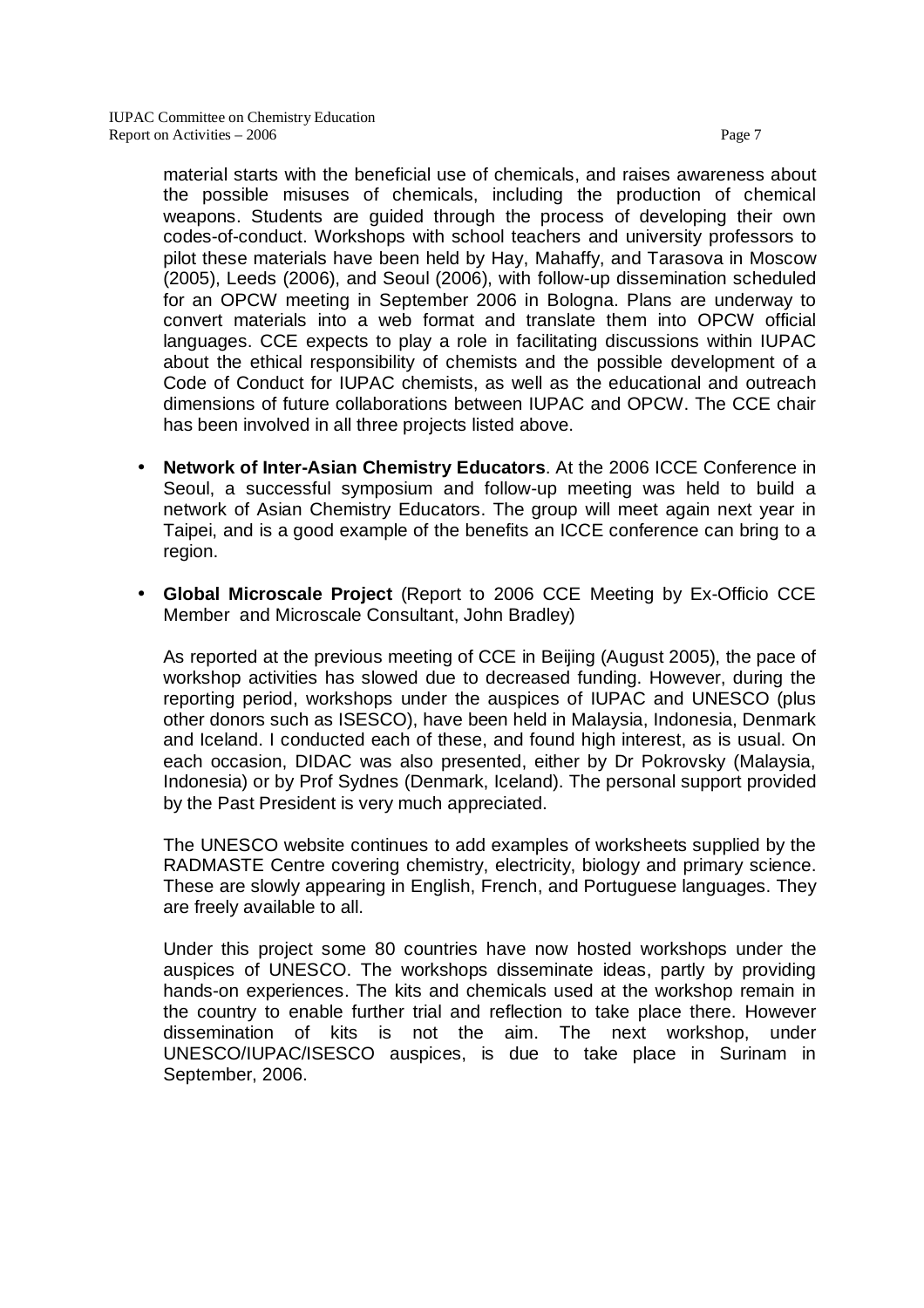- **Other Educational Projects** A complete list of CCE and other educational projects is available at http://www.iupac.org/standing/cce/cce\_projects.html. In particular, we have a stro[ng interest in working together with divisions and othe](http://www.iupac.org/standing/cce/cce_projects.html)r standing committees on these activities.
- Having been nominated by IUPAC, I have been appointed to a new **ICSU committee on Freedom and Responsibility in the Conduct of Science**, which will hold its first meeting at ICSU headquarters in November. Under the aegis of the Executive Board, the Committee has both policy development and management responsibilities relating to the Principle of the Universality of Science. This encompasses the rights of scientists both to freely associate and to freely pursue their science and the responsibilities incumbent in these rights. Please pass on any suggestions about directions for this committee.

#### **6. Communications**

- **6.1** TM Masato Ito serves as editor of the CCE electronic newsletter Chemistry Education International (CEI), which facilitates communication about educational projects, activities, and outcomes of the ICCE conferences.
- **6.2** The vital role for IUPAC in the areas of chemistry education and enhancing public understanding and appreciation of chemistry has received excellent coverage in Chemistry International, and CCE is enormously grateful for the support in communicating this role by CI editor Fabienne Meyers.

#### **Action Item:**

As outlined by PUC Subcommittee Chair Tony Ashmore in 3.1.2 above, the report of project 2004-047-1-050, "Public understanding of science: identifying IUPAC's niche" was presented and favorably received in a workshop at the Beijing General Assembly. It has also been available for public comment on the IUPAC website, and profiled in Chemistry International. As called for in the project terms of reference, it comes to the Bureau at this meeting for approval (Item 12 of our agenda.)

We have also proposed the implementation of public understanding of chemistry initiatives by IUPAC in light of this report as one topic for a round table discussion in Torino, to be co-chaired by the chairs of CCE and COCI.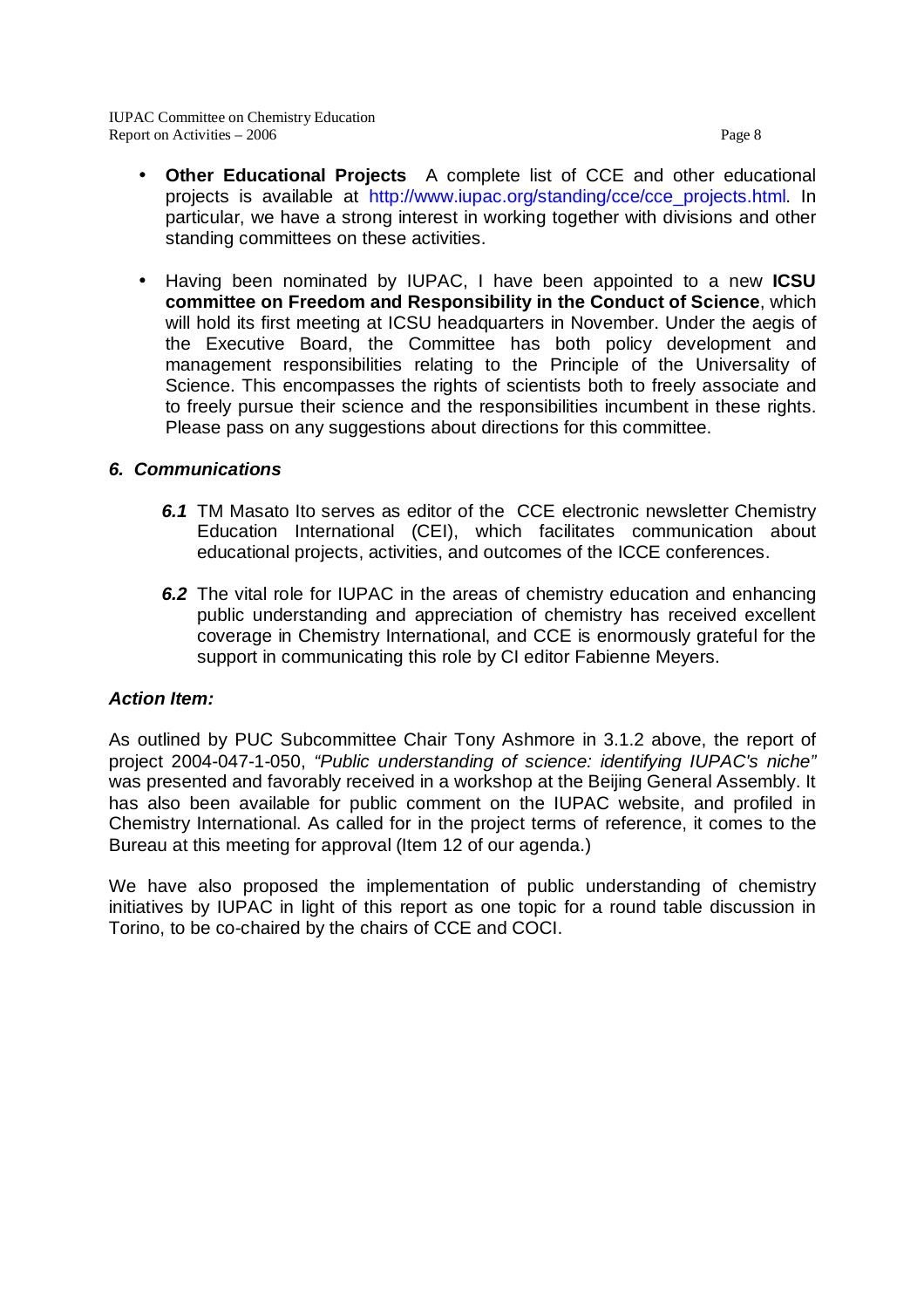**IUPAC Committee on Chemistry Education** Report on Activities - 2006

### **Appendix I: CCE Members**

#### Titular Members - tasks partition

Prof. Peter G. Mahaffy (Canada) Chairman Prof. Eva Åkesson (Sweden) Secretary - Division Liaison

Prof. Warren Beasley (Australia)- Conference Coordinator Prof. Choon H. Do (Korea) - Project Group Coordinator Prof. Masato M. Ito (Japan) Prof. Ram S. Lamba (Puerto Rico) Dr. Lida Schoen (Netherlands) Prof. Natalia P. Tarasova (Russia)

#### Associate Members (Divisional Representatives)

Prof. A. James McOuillan (New Zealand) Physical and Biophysical Chemistry

Prof. Leonard Interrante (United States) Inorganic Chemistry

Prof. Gerrit J. Koomen (Netherlands) Organic and Biomolecular Chemistry

Prof. Jean-Pierre Vairon (France) Polymer

Prof. Roger M. Smith (United Kingdom) Analytical Chemistry

Dr. R. Donald Wauchope (United States) Chemistry and the Environment

Dr. Mukund S. Chorghade (United States) Chemistry and Human Health

Prof. Richard Hartshorn (New Zealand) Chemical Nomenclature and Structural Representation